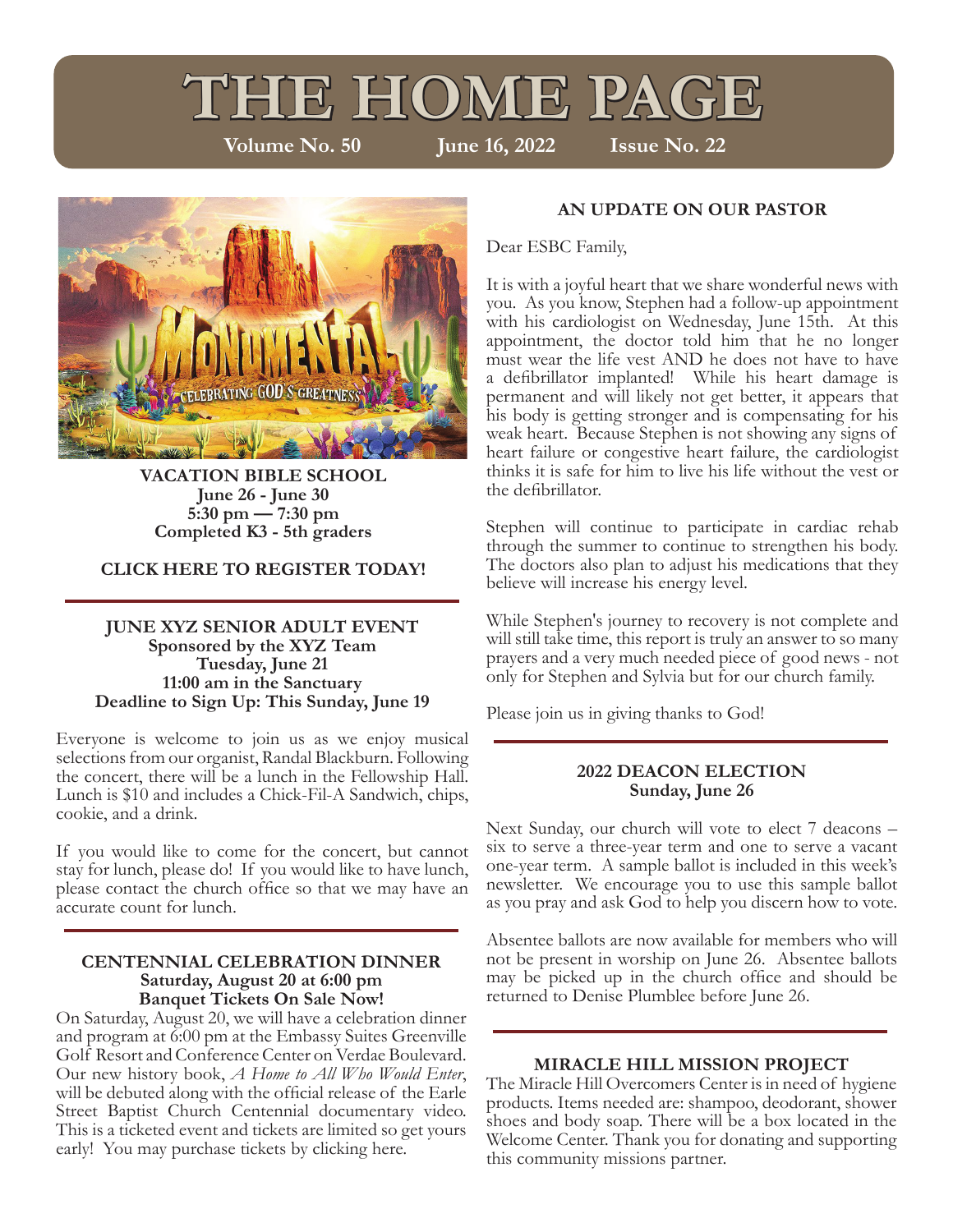# JOIN US IN WORSHIP

#### **Sunday, June 19 10:30 am in the Sanctuary** *Second Sunday after Pentecost Father's Day*

**Offertory:** Betsy Fee, violin

**Anthem:** *This Is My Father's World* by the Sanctuary Choir

**Scripture:** Psalm 127

**Sermon:** "Arrows in the Hand of a Mighty Warrior" by Jim Wooten

# RECENTLY HOSPITALIZED

#### Linda Pickel

# CHRISTIAN SYMPATHY

**Stephen and Sylvia Clyborne** upon the recent death of Sylvia's father, Robert "Bob" Newton Davis.

**Bill, Meredith, Wells and Wren Smith** upon the recent death of Bill's grandfather and Wells and Wren's great-grandfather, Doug Smith.

**Tom and Nancy Whitehurst** upon the death of Nancy's sister, Ann LeGrand.

# ATTENDANCE REPORT

#### **Week of June 12, 2022**

## BUDGET REPORT

#### **Report for Sunday, June 12, 2022**

# DEACON OF THE WEEK



Calder Standridge is a native of Greenville and graduate of The University of South Carolina. After spending twenty years in the service industry, Calder is a sales representative for Republic Nation Distributing Co. In addition to being a Deacon, Calder also leads Children's

Worship Service, coaches girls basketball, works in the Imagination Station during VBS, and serves on the Centennial Celebration and Ordinance Committees. Calder enjoys spending time with his daughter Scarlett and cheering on the Gamecocks and Atlanta Braves.

## STAFF ANNIVERSARY

**ELLEN HEYWARD** June 10, 2013

9 years

## **From the Minister Of Music and Worship**

Janice Hinnant (ext. 202) – janice@ESBCgreenville.org

I want to thank Butch Blume for filling in for me on Sunday while I was out with sciatica. It's wonderful to have such gifted people who can step in at the last minute when I go down! Hopefully, I will be upright and present with you this Sunday.

**Sanctuary Choir—**Just a reminder that there is no rehearsal on Wednesday, June 22.

#### **FOOD TRUCK WEDNESDAYS Wednesdays // 5:30 - 7:30 pm June 22: Daddy's Cookout**

This summer, we will begin having food trucks again! You will recognize some favorites from last summer and some new options also! Grab dinner before our Wednesday activities and then eat at our picnic tables or inside in the Fellowship Hall.

Next week we will have our friends from Daddy's Cookout. Homemade empanadas and more. Click here for their menu!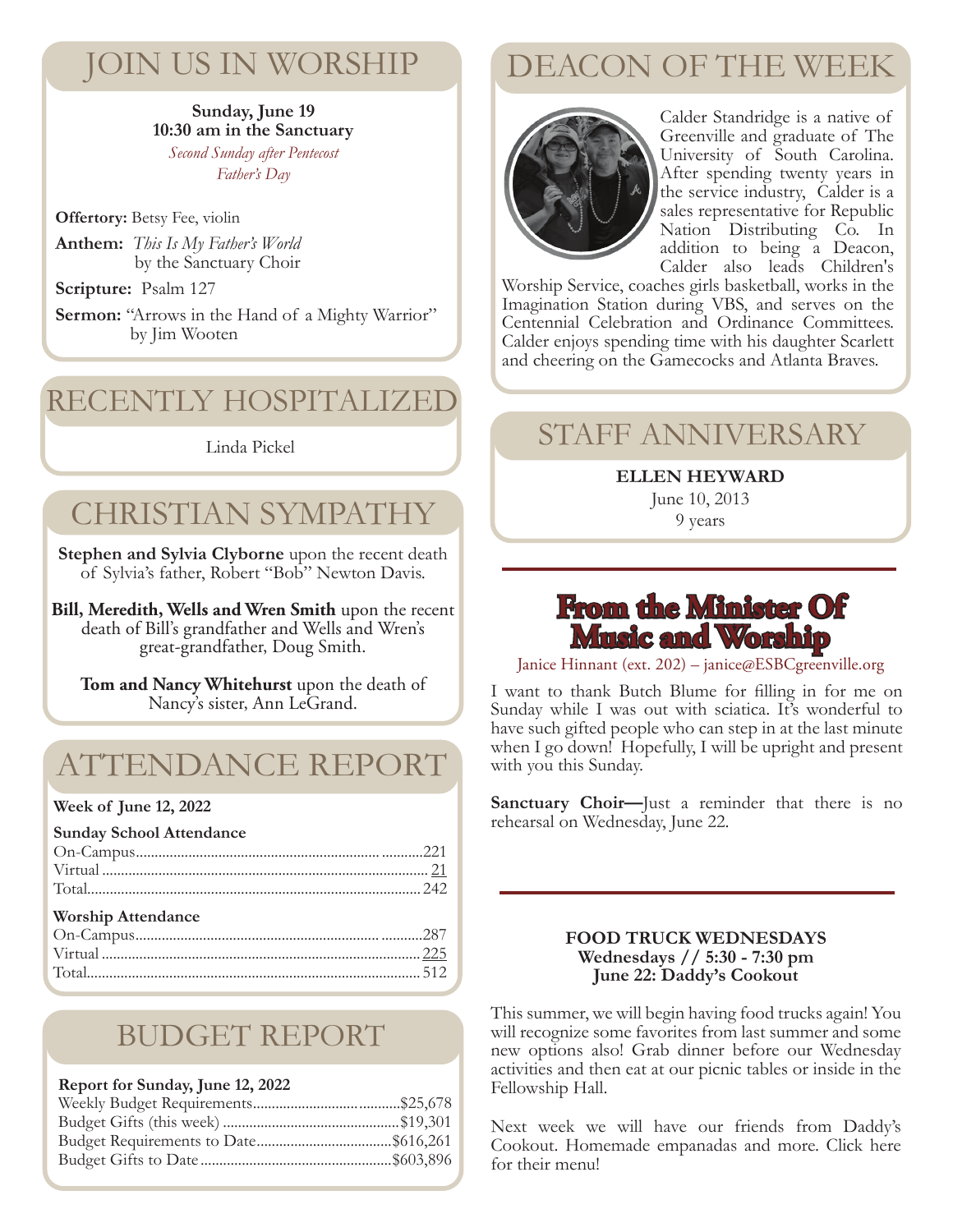#### **RESPONSE TO SOUTHERN BAPTIST CONVENTION SEXUAL ABUSE INVESTIGATION**

On May 22, the Washington Post reported that leaders in the Southern Baptist Convention had released a 300-page report revealing decades of sexual abuse within the denomination. The report found that SBC leaders secretly kept an internal list of sex offenders in order to avoid the possibility of being sued. The news of this report and the details it contained left us reeling with a variety of emotions – anger, sadness, disbelief, shock, fear, grief, disgust, and distrust. The report also left us to struggle with a lot of questions about how these events could have happened, what can be done to prevent them from occurring again, and what our response as a congregation should be.

#### **Background**

At the 2021 Southern Baptist Convention annual meeting, a motion was approved by the messengers to appoint a task force (now formally known as the Sexual Abuse Task Force) to oversee a thirdparty review that would include an investigation into "any allegations of abuse, mishandling of abuse, mistreatment of victims, a pattern of intimidation of victims or advocates, and resistance to sexual abuse reform initiatives." This third-party review was funded by allocations from the Cooperative Program.

On May 15, 2022, Guidepost Solutions LLC, an independent investigator, released their 288-page report entitled "The Southern Baptist Convention Executive Committee's Response to Sexual Abuse Allegations and an Audit of the Procedures and Actions of the Credentials Committee." In the executive summary, the report states:

"For almost two decades, survivors of abuse and other concerned Southern Baptists have been contacting the Southern Baptist Convention ("SBC") Executive Committee ("EC") to report child molesters and other abusers who were in the pulpit or employed as church staff. They made phone calls, mailed letters, sent emails, appeared at SBC and EC meetings, held rallies, and contacted the press…only to be met, time and time again, with resistance, stonewalling, and even outright hostility from some within the EC. Our investigation revealed that, for many years, a few senior EC leaders, along with outside counsel, largely controlled the EC's response to these reports of abuse. They closely guarded information about abuse allegations and lawsuits, which were not shared with EC Trustees, and were singularly focused on avoiding liability for the SBC to the exclusion of other considerations. In service of this goal, survivors and others who reported abuse were ignored, disbelieved, or met with the constant refrain that the SBC could take no action due to its polity regarding church autonomy – even if it meant that convicted molesters continued in ministry with no notice or warning to their current church or congregation."

The Guidepost Solutions report contains detailed information on the methodology used by the company, as well as observations, conclusions and recommendations surrounding their investigation. On May 27, the SBC publicly released a list of former pastors and other personnel accused of sexual abuse. The list contains more than 700 entries detailing cases over the past two decades. Links to the Washington Post article as well as the Guidepost Solutions report are provided at the end of this document.

#### **What Now?**

It would be an understatement to say that this report sent shock waves throughout the Southern Baptist Convention and associated churches. Many Southern Baptist churches and their congregations are struggling to understand how these cases of sexual abuse could occur and even worse, how they could have been covered up for so long by the leadership of the denomination.

Messengers from Southern Baptist churches gathered for their 2022 annual convention in California this week, June 12 – 15. The Sexual Abuse Task Force released their formal requests and recommendations for action, based on the information contained in the third-party report, on Tuesday, June 1. The Task Force released an updated document on June 8. This updated document was presented to the messengers at the SBC Convention for their review and adoption. The actions taken by the messengers at the Southern Baptist Convention will be watched closely by church leaders and congregations as they contemplate what actions their individual Baptist church might take with regards to continued SBC membership and their own safety measures and protocols. A link to the formal requests and recommendations presented at the convention is provided at the end of this document.

#### **Here at ESBC**

We grieve deeply for what has been revealed in the Guidepost Solutions report. We mourn for the survivors, vulnerable individuals who were not protected and cared for as they deserved. We are disappointed, disgusted and disillusioned by the actions of leaders in the SBC denomination - leaders who were sexual abusers themselves, leaders who dismissed sexual misconduct and leaders who covered up this abuse for the sake of protecting the SBC from liability.

In an effort to prevent situations like this from happening at ESBC, we have established and maintained a variety of child protection policies and procedures. Our first child protection policies were established in 2009 and have been updated as recently as 2019. The current Child Protection Policy contains detailed information on our policies and procedures and a copy of this policy is available upon request. Additionally, our staff has participated in various training sessions designed to educate us on how to prevent, respond to and report potential sexual abuse. We also realize that we need to be constantly reviewing our policies and procedures as well as seeking and participating in a variety of educational opportunities. This report and these events are a stark reminder of how we must remain diligent in guarding and protecting our congregants – children and adults.

Lastly, as a church which has been aligned with the Southern Baptist Convention (as well as other religious entities and partners) in fulfilling the unique mission and calling of our congregation, we will also be watching closely to see the actions taken at the SBC Convention. The actions of SBC leadership have already eroded confidence and raised serious questions within various churches (including our own), and the actions of messengers at this week's SBC Convention will almost certainly have implications for our state convention, local churches and members of our congregation.

Earle Street Baptist Church Deacons and Staff

**[Independent Investigation](https://www.documentcloud.org/documents/22028383-guidepost-investigation-of-the-southern-baptist-convention)**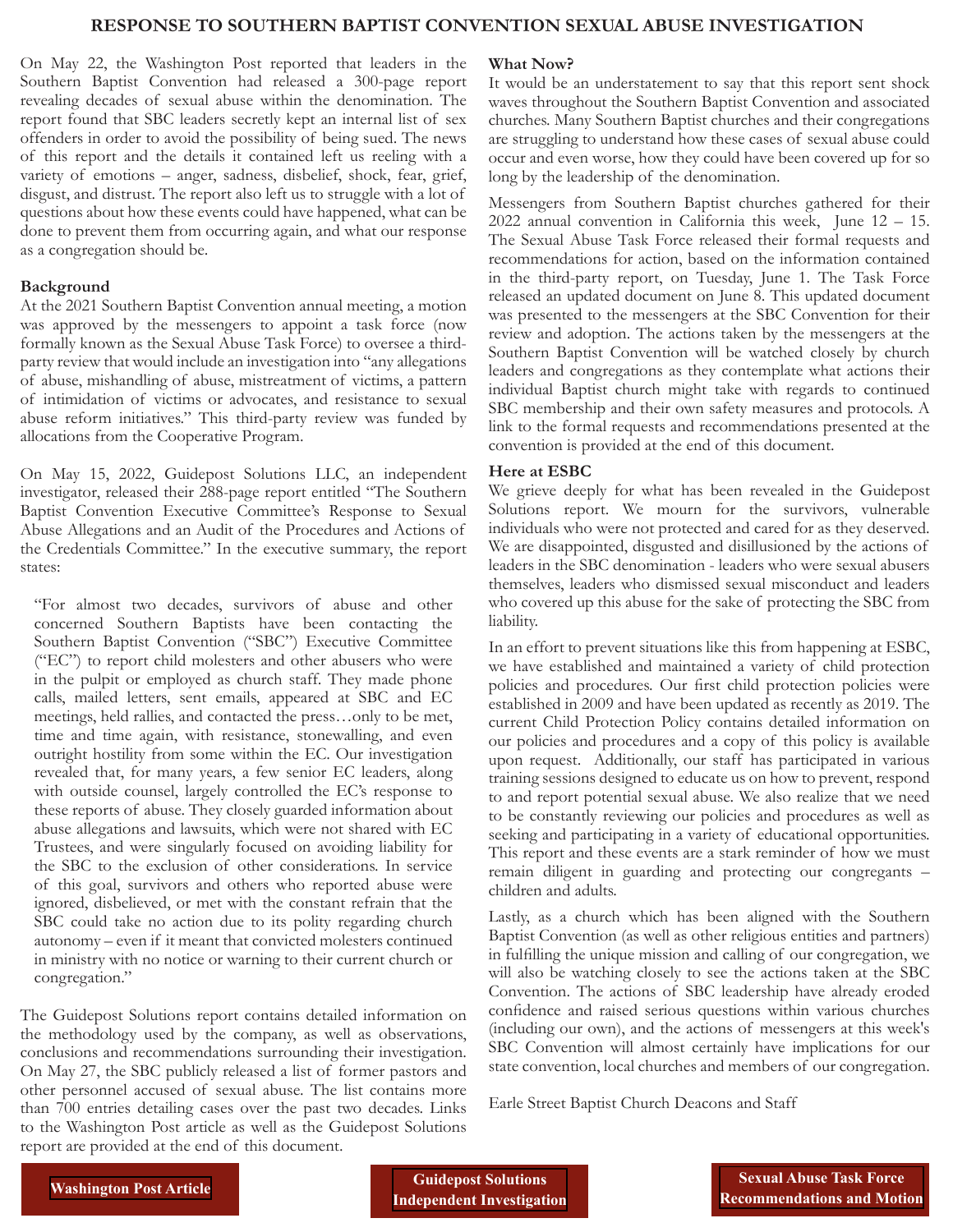#### **THIS IS A SAMPLE BALLOT - NOT AN OFFICIAL BALLOT**

Deacon Election - Sunday, June 26, 2022

The following is a list of resident church members who are eligible for election. Those currently serving full terms as deacons and those who have asked not to be considered are not listed. Staff member and their immediate family (parents,children, spouses, and siblings) are not eligible. You will be voting for 7 individuals - six to fill three year terms and one to fill a vacant one year term.

Barbara Aiken Jeanne Aiken Mike Aiken Glenn Arrowood Dell Baker Elaine Baker Nancy Baker Tink Baker Carole Bannister Blaun Bennett Amanda Bennett Maudie Blackwell Charlotte Boehm Dan Boehm Leslie Boehm Brian Boland Jill Boland Becky Bridges David Bridges Shanna Brooks Chip Broome Jenn Broome Rachel Brown David Buchanan Judie Buchanan Jim Bumgarner Mary Ann Bumgarner Ed Callaham Jane Callaham Judy Camp Flo Campbell Tom Campbell Michael Candee Susan Candee Gabe Carnes Mot Carroll Doug Chapman Vicki Chapman Jackie Chapman Fran Clark Steve Clark Bobbie Clayton Lonnie Clayton Brittney Clow Dana Collier Neil Collier Rick Conte Rosemary Cureton Jamie Dalhouse Debbie Davenport Todd Davenport Glen DeHart Jean DeMars Brent Dill Jean Dill Donna Dorn

Mark Dorsett Robin Dorsett Trish Douglass Catherine Dowdy Becky Duckett Ben Duncan Christy Duncan Debbie Eastman Josh Ellenburg Miriam Ellenburg Randy Ellenburg Andrew Elliott Mackenzie Elliott Alecia Elrod Bobby Elrod Bettie Fabian Quay Farmer Nellie Farnsworth Jeannie Flowe Hunter Freeman Pat Gantt Clair Gibson Jay Gibson Ann Green Mike Green Rick Green Ron Green Noellen Groff Pam Hall Holly Hamby Jeanie Sue Hamby A. D. Harris Cathy Harrison Barbara Hawkins Brad Hawkins Katherine Hawkins Harry Hayes Paula Hayes Terri Headley Martha Hendrix Billy Hendrix Butch Hendrix Janice Hendrix Lauren Hendrix Kathy Higgins Sarah Rebecca Hill John Hipp Lynne Hobus Holly Holtzclaw Kat Holtzclaw Craig Holtzclaw Don Holtzclaw Kathy Holtzclaw Charles Howard Andrea Hueble Bill Hueble

Kathy Huggins Jane Hughes Mickey Hughes Lee Hunter Kim Johnson Louise Johnson Shanna Johnson Tyler Johnson Heyward Johnston Belle Jones Deb Jones Joe Jordan Shirley Jordan Vicki Kennedy Lib King Rick Knight Tammi Knight Willow Larson Jane Leo Teresa Lewis Teri Lewis William Lewis Jonnie Linder Elissa Livingston Dennis Long Linda Long Anna Kay Lord Derek Lord Margo Love Barbara Malone Jensie Malphrus James Mann Ryder Martin Amy Martin Jack Martin Dave Matthews Tommy McAdams Blair McAlister Harriet McCarrell Joyce McCarrell Dr. Landy McCarrell Taylor McCarthy Larry McDaniel Sue McDaniel Diane McKelvey Monte McKinney Dan Merck Theresa Merck Sally Middleton Will Middleton Allyson Moore Amy Moore Don Moore Stuart Moore Terri Moore Paul Mussman

Cassandra Nguyen Dwight Odom Lee Odom Ashley Patterson Justin Patterson Drew Pearce Jill Pearce Zandrea Pfeiffer Bill Pickel Linda Pickel Leslie Plasters Mark Plasters Jenice Pleasant Kelly Pleasant Candy Poole Joe Pyfrom Amanda Rapp Harrison Rapp Julie Rau Steven Rau Rayanna Redderson Grey Register Rebecca Register Becky Riddle Pat Riddle Amy Rizzo Etta Rush Elizabeth Sarratt Stuart Sarratt Alton Sheffield Linda Shelnutt Mike Shelnutt Brantley Shugart Josh Shugart Donna Simmons Earl Simmons Rick Sizemore Linda Slaton Mary Wayne Slice Allen Smith Mickey Smith Pat Smith Jody Solesbee Andrew Spivey Susan Standridge Jimmy Stenhouse Lori Stenhouse Bruce Stevens Karen Sunday Bud Sunday Ken Swain Pam Swain Becky Swartzel Bill Swartzel Bryan Tankersley Christina Tankersley